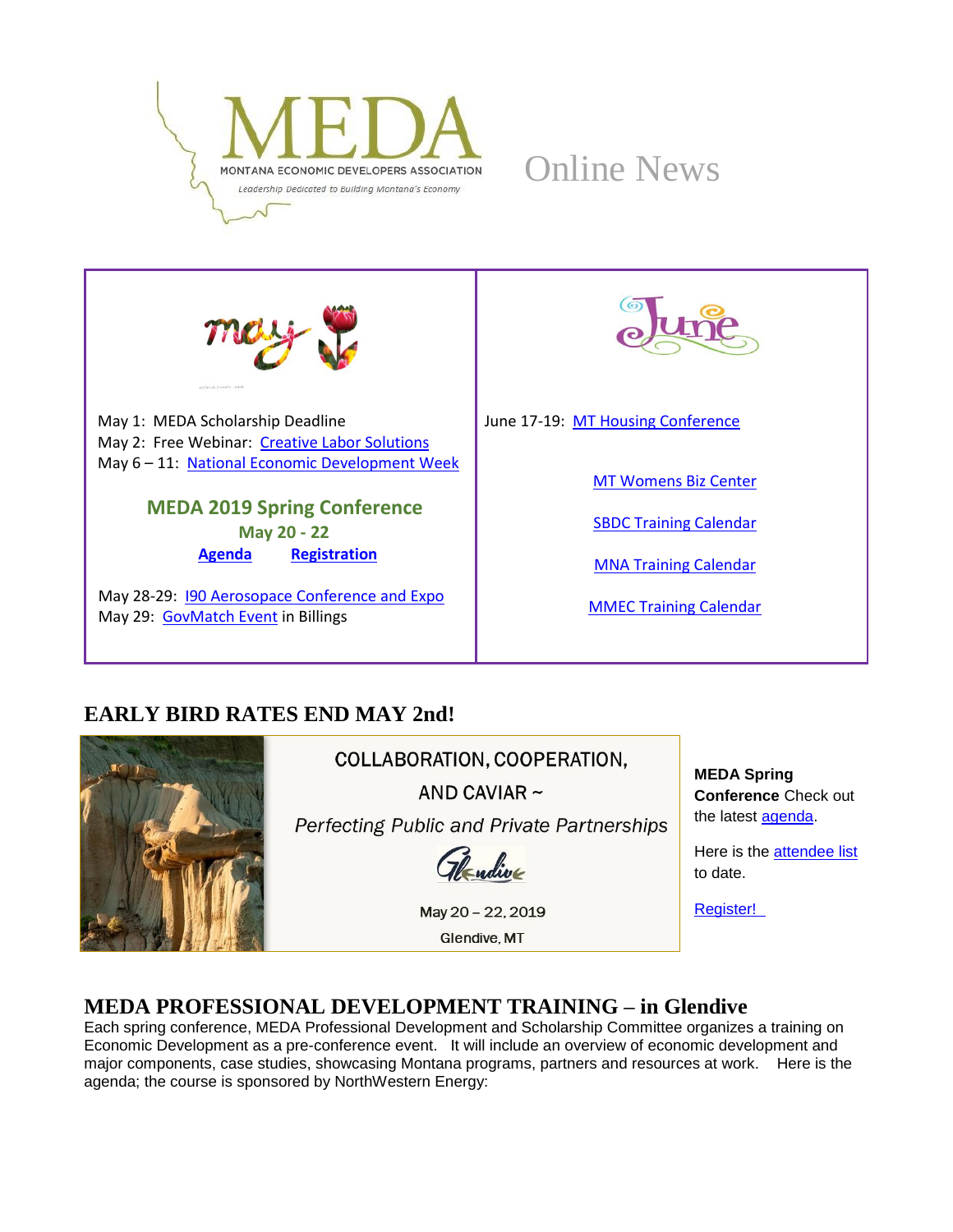| $9:00$ am $-9:15$ am               | Introductions; What is MEDA? - Joe Willauer                                                                             |
|------------------------------------|-------------------------------------------------------------------------------------------------------------------------|
| $9:15$ am - 10:30am                | Intro to Economic Development Overview and Major Components; Building Blocks.                                           |
|                                    | Presenters: Kim Morisaki, Jim Atchison, and Sue Taylor.                                                                 |
| <b>Break</b>                       |                                                                                                                         |
| 10:45am-11:15am                    | Interactive Case Study - showcasing Montana Programs, Partners, and Resources at work.<br>Jim Atchison and Julie Emmons |
| 11:15am-11:40am<br>11:40am-11:45am | Rapid-Fire Program Updates: Main Street Employer Ownership – MCDC; MWTC, MDT, etc.<br>Wrap Up                           |

## **HB52 – SIGNING CELEBRATION PENDING [Wrap Up Video](https://www.youtube.com/watch?v=9oKunuvGX5w&feature=youtu.be&fbclid=IwAR260SnW3C4-mR-_teMABw9NfNHcCkRTgZ4DyRBPeuWVWb0oFitHcIToFtY)**

You have no doubt heard that **HB52**, MEDA's #1 Legislative Priority, is waiting for Governor Bullock's signature. While the sunset was not removed from Montana's key economic development programs, the date was extended for eight years. The bill also contains more reporting requirements and the removal of the Board of Research and Commercialization program. Be watching for opportunities to join in MEDA's strategic planning to identify the needed tools for Montana's economic development future. It is expected a signing celebration will take place during National Economic Development Week, May 6 – 11.

## **MEDA MEMBERSHIP UPDATE**

Welcome to two new MEDA Members:



**Paul Gladen**

Accelerate Montana

Missoula



**Scott Kulbeck**

MT Farm Bureau Foundation

Bozeman

Plan to meet both Paul and Scott at the MEDA Conference and learn of new programs and opportunities available for Montana.



*Jim Davison (left) has served as a mentor for Adam throughout Adam's career.*

#### **Thirty Six Years!**

Jim Davison, a founding board member of MEDA (referred to as the "Dirty Dozen"), and Executive Director of Anaconda Local Development for **36 years**, is moving up and onward.

Adam Vauthier, who Jim has mentored for years, is stepping up.

*There are not enough words to thank Jim for his service to MEDA since 1983.* 

# **MEDA WORKING GROUPS UPDATE**

- **MEDA RLF Working Group–** Tiffany Melby, Bear Paw Development, Chair. This group met on April 16th and enjoyed a discussion following an EDA presentation. [Notes from the call.](http://www.medamembers.org/working-groups/revolving-loan-fund/?d=compactt-2018)
- **MEDA Opportunity Zone Working Group** this group was all set to meet (twice actually) and due to IRS changes, it has been postponed. A doodle will be sent soon to those signed up to schedule the first meeting. Also, look forward to the Opportunity Zone presentation during the MEDA Spring Conference.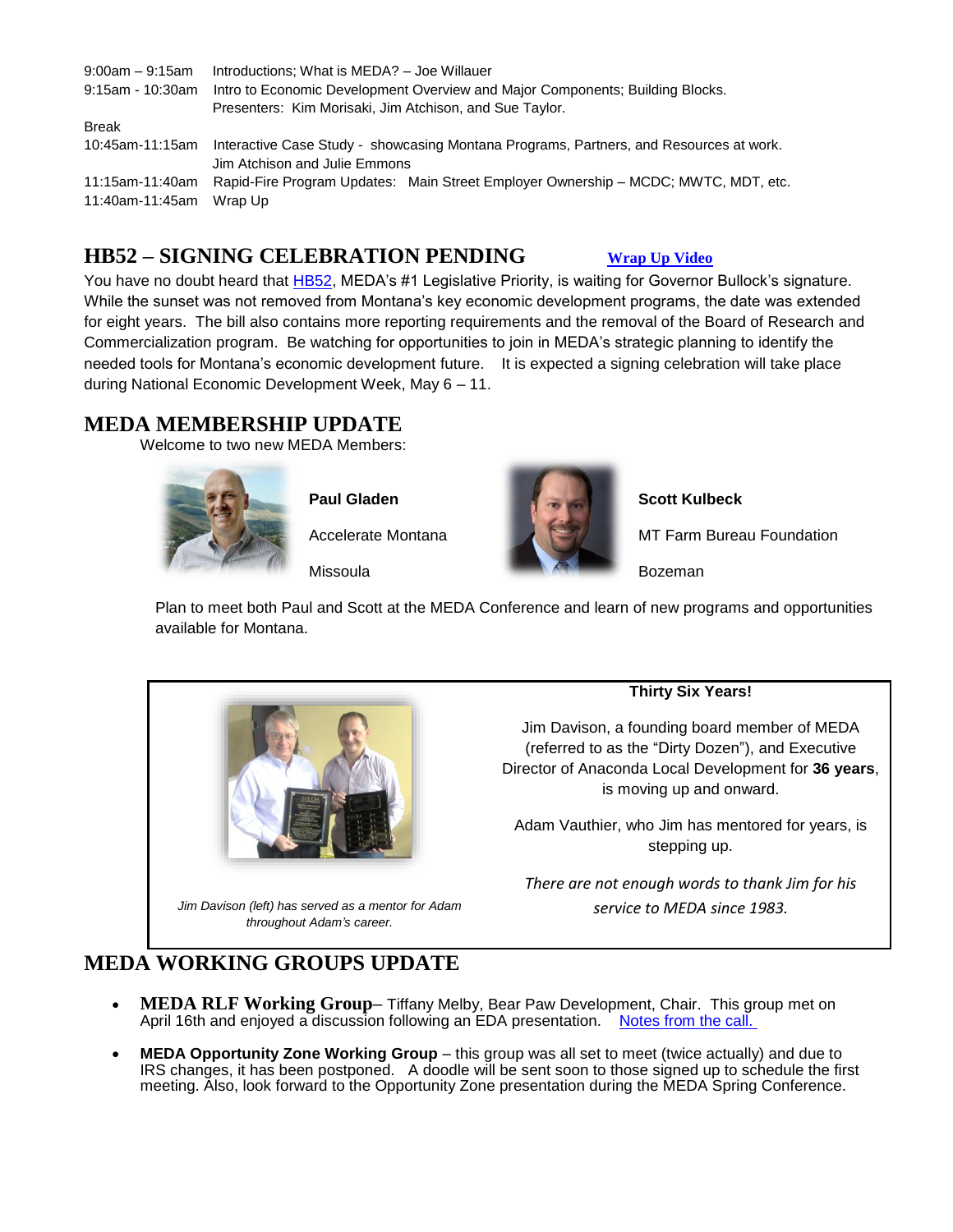• **MEDA Remote Work Working Group** – thanks to efforts by Anne Boothe, this working group formed and held its first conference call on April 11<sup>th</sup>. [Notes from the call.](http://www.medamembers.org/working-groups/revolving-loan-fund/p/item/7825/remote-worker-working-group) If you are interested in joining the group just email **Gloria**.

## **MEDA RIPPLE EFFECTS MAPPING – STEVENSVILLE, VICTOR, DARBY**

The latest three communities to complete Ripple Effects Mapping are set to receive grant awards in exchange for their "mapping" time. Thanks to WECAN (see above), the three-state grant that is helping Wyoming, Idaho, and Montana to fine-tune its community assessment process, Ripple Effects Mapping (REM) is being used to determine outcomes from previous assessments. [More Info](http://www.medamembers.org/resources/resource-team-assessments/?d=compact&sort=publishDate) 

Julie Foster, Ravalli County EDA, assisted with Ripple Effects Mapping activities to determine successful outcomes from Resource Team Assessments held in 2004 and 2005.

#### **Stevensville:** Victor:



March 11 March

**Darby:**



#### **MEDA COMMUNITY REVIEW – Want one? Just give us a call. 406.563.5259**



**Western Community Assessment Network** 

If you have a community that is on the edge of making progress - but needs a little organization, encouragement, and resources boost - MEDA would love to work with you to make that happen. For more information visit <https://www.communityreview.org/> And <http://www.medamembers.org/resources/community-reviews>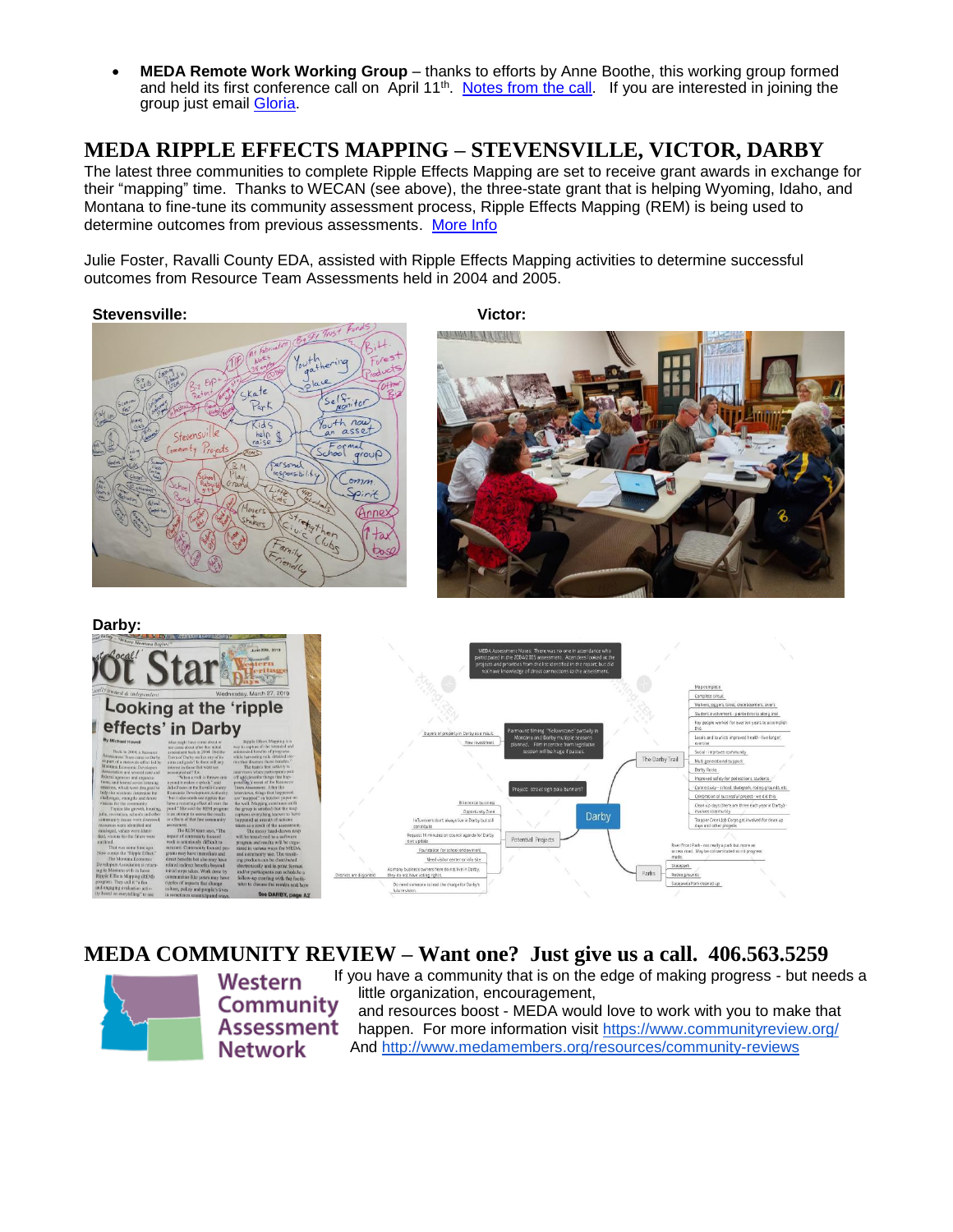## **MEDA SCHOLARSHIPS UPDATE – 2 nd Quarter Deadline May 1st; 3rd Quarter Deadline August 10th**

Plan ahead and apply for a Rick Jones Memorial Scholarship: [criteria and application.](http://www.medamembers.org/membership/scholarships) 

## **TOOLS AND OPPORTUNITIES FOR YOU**

Check out the information below to learn of new tools and opportunities for you as you work in the field of Economic Development.



Visit the new [Main Street Montana P](http://mainstreetmontanaproject.com/)roject website.

#### **Small Business Webinar Series 2019** MATCH YOUR RUSINESS WITH GOVERNMENT CONTRACTS **Creative Labor GOVERNMENT AGENCIES NEED Solutions** YOUR GOODS & SERVICES Thursday, May 2, 2019 11 AM, MST As the labor market continues to tighten, finding workforce to meet the demands of the market is becoming increasingly difficult. This webinar details the benefits of creating apprenticeships, on-the-job training, and internship opportunities to attract and retain potential employees. Also discussed will be the military's Career Skills Program (CSP) to tap into the labor force soon to be leaving military service. **Kari Woods** Register at MEET WITH GOVERNMENT AGENCY BUYERS https://mtsbdc.ecenterdirect.com/events/4172 MAY 29, 2019 | 8:30 AM-3PM Hear experts provide an overview of small business development topics and phone in or type or chat questions or comments. We will follow-up with requests for additional information. All webinars are free and open the **NORTHERN HOTEL GRAND BALLROOM** 19 NORTH BROADWAY . BILLINGS, MT 59101 **Public at 11 AM** (for 30 min) and will be recorded and archived<br>
• Join the webinar live or access the recorded webinar<br>
and see additional resources at http://www.msucommunitydevelopment.org/smallbusiness.html **FREE OF CHARGE . OPEN HOUSE . REGISTRATION REQUIRED** For questions, email commdev@montana.edu **Additional Webinar Series ALL INDUSTRIES INVITED Sponsors Support** CATERING TO CONSTUCTION, HIGH-TECH TO MARKETING, M GOVERNMENT AGENCIES NEED YOUR EXPERTISE **POWERED BY** MERICATS **MONTANA** rat falls SBDC FOR INFO AND TO REGISTER, LOG ON TO EXTENSION MONTANAPTAC.ORG ONTANA l D' **MONTANA MEDA SIGN UP TODAY** MONTANA M nded in part through a Cooperative Agreement with the U.S. Small Business Administration. All op<br>ressed are those of the author(s) and do not neossashly reflect the views of the SBA. Reasonabil<br>abilities will be made if re MONTANA PTAC ition. All opinions, conclusions or recommend:<br>Reasonable accommodations for persons with<br>ndev@montana.edu or (406) 994-1750. **SBDC ECONOMIC**<br>DEVELOPMENT **MONTANA** The Montana State University Extension Service is an ADA/EO/AA/Veteran's Preference Employer and Provider of Educatio ENT TECHNICAL ASSISTANCE CENTER IS FUNDED IN PART THRO<br>RATIVE AGREEMENT WITH THE DEFENSE LOGISTICS AGENCY

Register at <https://mtsbdc.ecenterdirect.com/events/4172><br>Register at [http://www.montanaptac.org](http://www.montanaptac.org/)

• **Grow your Export Sales** - To meet growing international demand, exports of American agricultural products and equipment have increased significantly over the past few decades. Unfortunately, this opportunity is often hindered by a lack of financing. The Export-Import Bank of the United States (EXIM)